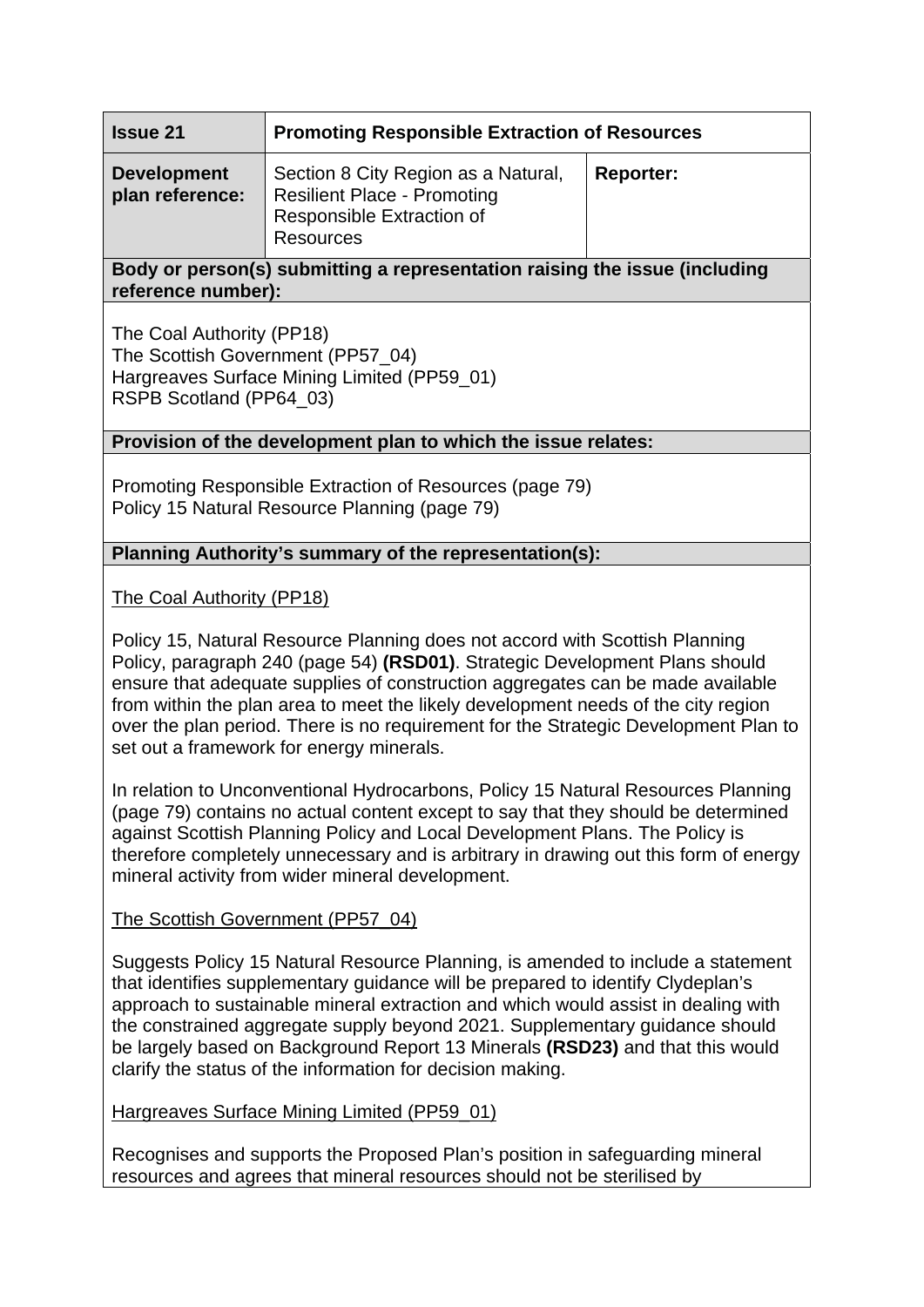development.

RSPB Scotland (PP64\_03)

Policy 15 Natural Resource Planning, should mention the need for independent financial guarantees for any permission granted and should detail the need to avoid designated sites (and areas of better quality peat etc.).

## **Modifications sought by those submitting representations:**

# The Coal Authority (PP18)

Paragraph 8.18 and Policy 15 Natural Resources Planning: Unconventional Oil and Gas Extraction, should remove reference to energy minerals. The Strategic Development Plan should not address the issue of energy minerals in any manner, based on advice in Scottish Planning Policy.

## The Scottish Government (PP57\_04)

The Scottish Government suggest Policy 15, Natural Resource Planning (page 77), is amended to include a statement that identifies supplementary guidance will be prepared to set out Clydeplan's approach to sustainable mineral extraction and assist in dealing with the constrained aggregate supply beyond 2021. The Scottish Government expect the supplementary guidance would be largely based on Background Report 13 Minerals and that this would clarify the status of the information for decision making.

Hargreaves Surface Mining Limited (PP59\_01)

No specific modification to the Proposed Plan is sought.

RSPB Scotland (PP64\_03)

Policy 15 Natural Resources Planning (page 77) should mention the need for independent financial guarantees for any permission granted and should detail the need to avoid designated sites (and areas of better quality peat etc.).

# **Summary of responses (including reasons) by Planning Authority:**

The Coal Authority (PP18)

Clydeplan does not accept the modification as it considers the issue an important development planning matter as referenced in paragraph 80 **(ASD01)** and paragraph 234 **(ASD01)** of Scottish Planning Policy. Clydeplan also consider the omission of reference to energy minerals inappropriate given that the current moratorium on unconventional oil and gas extraction is due to end during the lifetime of the Plan.